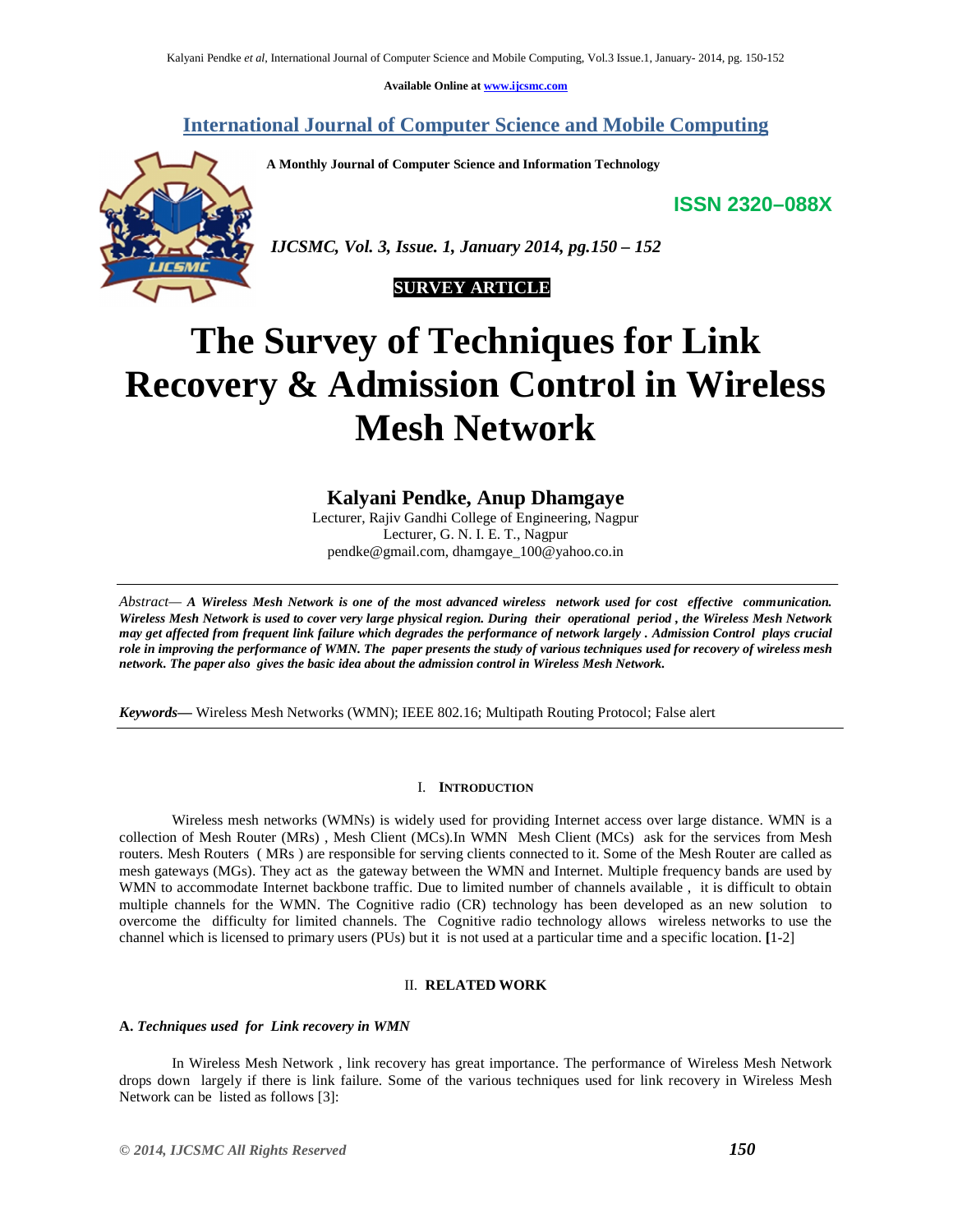1) *Initial Resource Allocation Method* : In this type of method, the initial planning for resources of the network is performed. Some theoretical guidelines are used for allocation of network resources. This technique had drawback of "Global reconfiguration Changes" . For small changes done for link recovery, this technique performs reconfiguration of the entire network. Authors Bhati, Li & Alcherry presented the new method namely "Joint Channel Assignment Method". Mathematical concepts are used guidelines for handling the channel assignment and routing problem [4] .

2) *Greedy Channel assignment Method* : The main drawback of "Initial Resource Allocation Method" i.e. reconfiguration which occurs globally is handled in Greedy Channel Method. . This method focuses on the setting of only faulty link . This method has drawback of "ripple effect". In the ripple effect one local change causes triggering of change to some other kind of network settings [5].

3) *Autonomous Reconfiguration System(ARS)* : Kim and Shin [6] presented new method for reconfiguration of WMN**.** This technique improves the performance of wireless mesh network , as compared to other types of link recovery techniques. The method generates set of various types of reconfiguration plans by considering the range of channel & radios of network. The feasible plan is selected out of the set of this reconfiguration plan. The main problem of ARS is that it does not consider cost during selection of reconfiguration plan.

4) *Enhanced Reconfiguration System(ERS) :* Enhanced Reconfiguration System (ERS) [7] was designed to provide the cost aware reconfiguration system for Wireless Mesh Network. ERS makes use of primitive link changes such channel, radio and route switch operations to recover WMNs from link failures. ERS produces a set of reconfiguration plans and selects the best plan which provides the required service at minimal cost. Accordingly the system reconfigures network settings among all mesh routers based on this best reconfiguration plan is selected for network. This maximizes the network performance.

Remainder of the paper contain following sections Section II describe the related work regarding link recovery in WMN. Section III describes the admission control protocol in WMN. Section IV conclude the paper.

#### III. **ADMISSION CONTROL PROTOCOL IN WMN**

In WMNs, admission control is used to control traffic loads .This help the wireless mesh backbone from being overloaded. Existing admission control protocols could be categorized as either stateful or stateless approaches, based on network state information. Both the approaches have their limitations; the stateful models suffer from the scalability issue, while the stateless ones have the false admission problem [8].

There are three types of admission control approaches:

- (1) In **the stateful approach**, all nodes have to create and maintain state information for each them in order to provide the admission decision. Most of the stateful admission controls uses a fixed reservation scheme, which means that the reserved bandwidth for a particular session is maintained statically during all the session lifetime. This may cause inefficient bandwidth usage and some additional problems like unfair bandwidth exploitation during congestion situations. Additionally the amount of state information increases proportionally with the number of flows. This causes storage overhead on mesh nodes, which is the well-known scalability problem of stateful approaches.
- (2) In **the stateless admission control approach**, the nodes distinguish traffic according to the class they belong to, without maintaining any state information. The scalability is a major advantage of this approach, because no session state information is maintained or stored at intermediate nodes. Even though the stateless models guarantee good QoS provision, they may have the problem of false admission.
- (3) **Hybrid admission control model** based on a temporal resource reservation and three traf in view of taking the advantages of both stateful and stateless approaches. The admission model allows the share of reserved bandwidth between multiple flows when it is possible. In stateful models, the bandwidth resource are entirely reserved for one flow and no extra traffic is allowed to use the reserved resource. Hybrid admission control model takes the benefit of stateless approaches by using feedback information provided by intermediate nodes. The feedback information has the parameter like adaptation rate . It should be considered by the source nodes to regulate their traffic according to the network conditions. Hybrid admission control model uses bandwidth